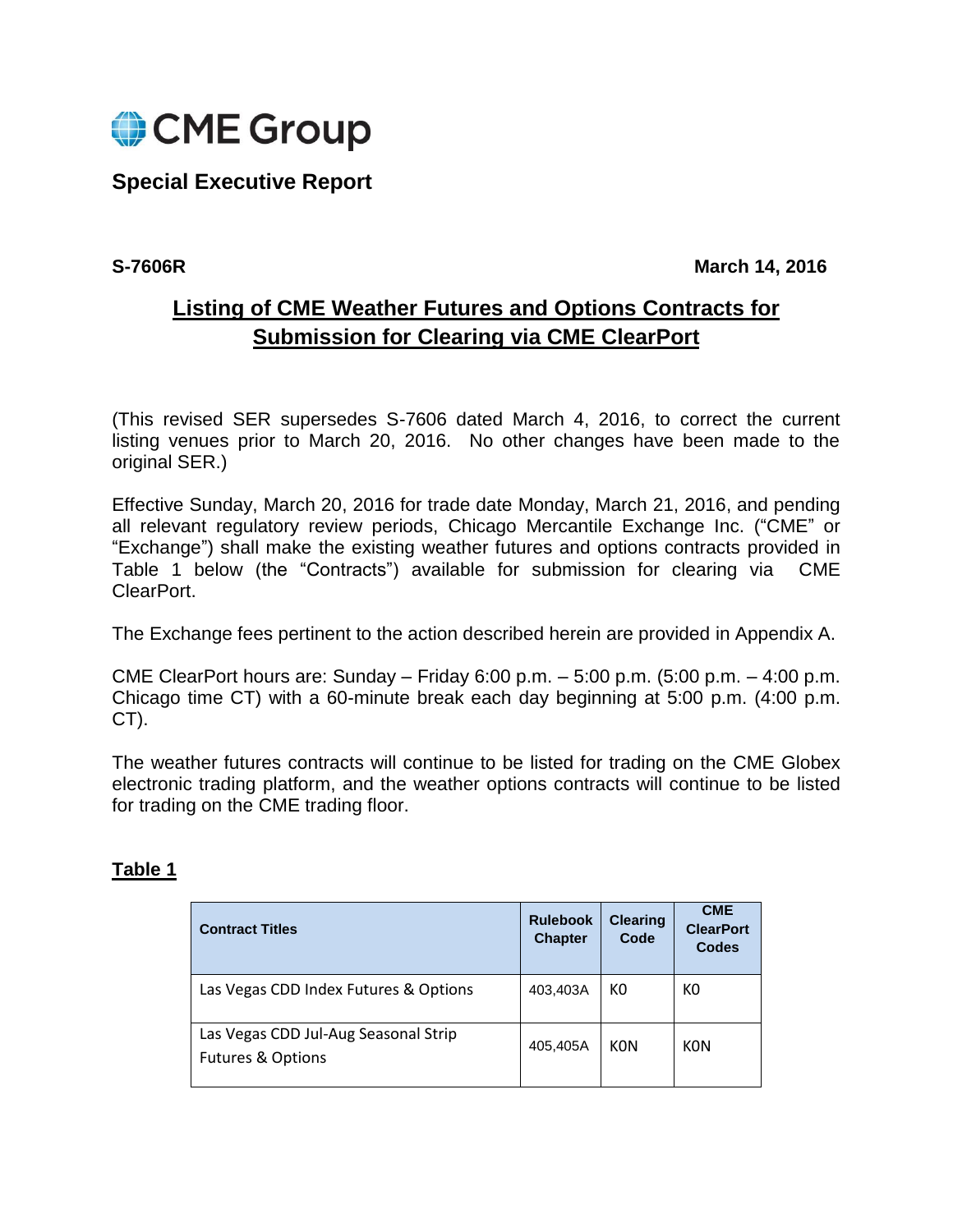| Las Vegas CDD May-Sept Seasonal Strip<br><b>Futures &amp; Options</b> | 405,405A | <b>KOK</b>       | <b>KOK</b>       |
|-----------------------------------------------------------------------|----------|------------------|------------------|
| Las Vegas HDD Index Futures & Options                                 | 403,403A | H <sub>0</sub>   | H <sub>0</sub>   |
| Las Vegas HDD Dec-Feb Seasonal Strip<br><b>Futures &amp; Options</b>  | 405,405A | H <sub>0</sub> Z | H <sub>0</sub> Z |
| Las Vegas HDD Nov-Mar Seasonal Strip<br><b>Futures &amp; Options</b>  | 405,405A | H <sub>0</sub> X | H <sub>0</sub> X |
| New York CDD Index Futures & Options                                  | 403,403A | K4               | K4               |
| New York CDD Jul-Aug Seasonal Strip<br><b>Futures &amp; Options</b>   | 405,405A | K4N              | K4N              |
| New York CDD May-Sept Seasonal Strip<br><b>Futures &amp; Options</b>  | 405,405A | K4K              | K4K              |
| New York HDD Index Futures & Options                                  | 403,403A | H4               | H4               |
| New York HDD Dec-Feb Seasonal Strip<br><b>Futures &amp; Options</b>   | 405,405A | H <sub>4</sub> Z | H4Z              |
| New York HDD Nov-Mar Seasonal Strip<br><b>Futures &amp; Options</b>   | 405,405A | H4X              | H4X              |
| Dallas CDD Index Futures & Options                                    | 403,403A | K <sub>5</sub>   | K <sub>5</sub>   |
| Dallas CDD Jul-Aug Seasonal Strip Futures &<br>Options                | 405,405A | K5N              | K5N              |
| Dallas CDD May-Sept Seasonal Strip Futures<br>& Options               | 405,405A | K5K              | K5K              |
| Dallas HDD Index Futures & Options                                    | 403,403A | H <sub>5</sub>   | H <sub>5</sub>   |
| Dallas HDD Dec-Feb Seasonal Strip Futures &<br>Options                | 405,405A | H <sub>5</sub> Z | H5Z              |
| Dallas HDD Nov-Mar Seasonal Strip Futures<br>& Options                | 405,405A | H <sub>5</sub> X | H5X              |
| Minneapolis CDD Index Futures & Options                               | 403,403A | KQ               | KQ               |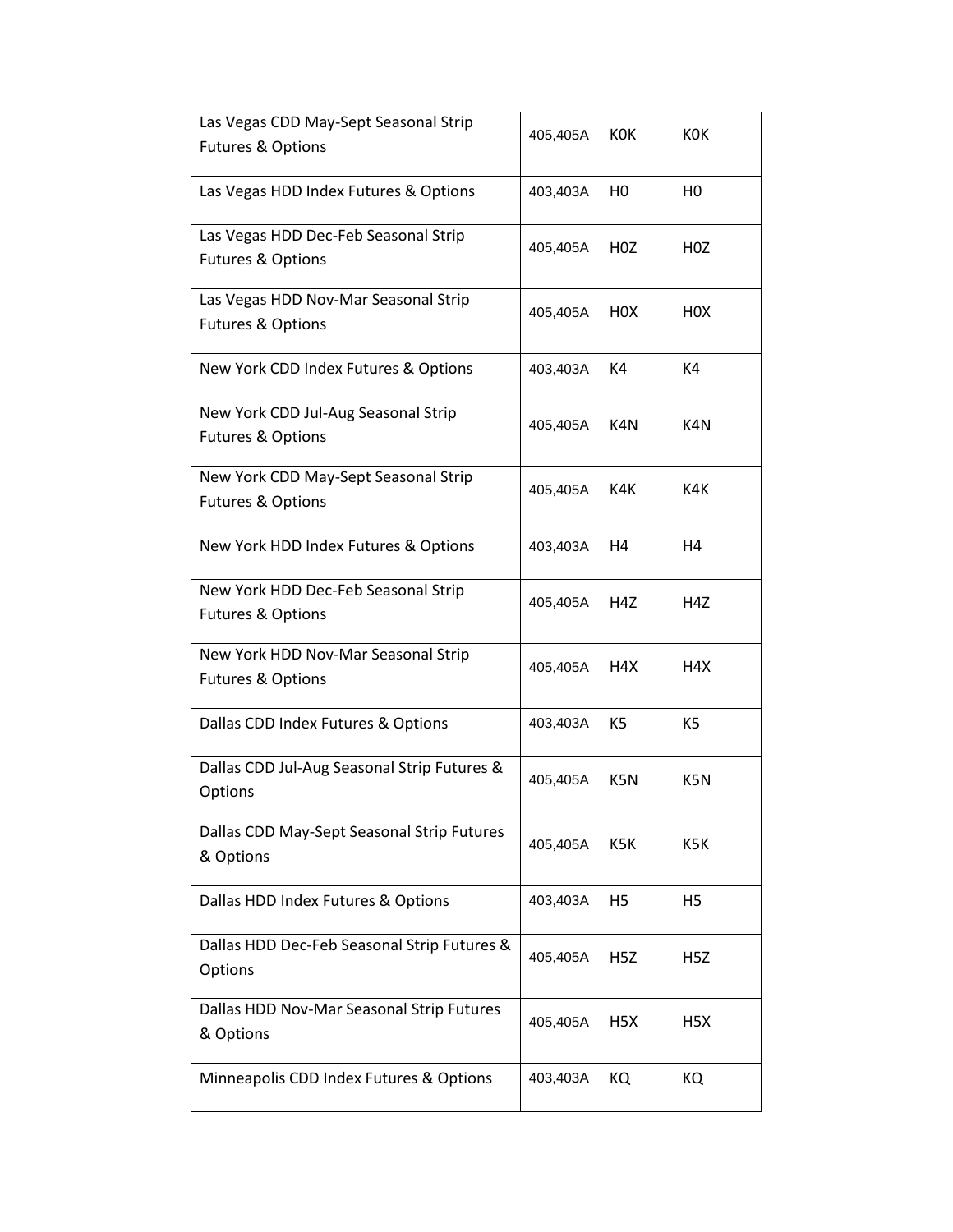| Minneapolis CDD Jul-Aug Seasonal Strip<br><b>Futures &amp; Options</b>  | 405,405A | <b>KQN</b>       | <b>KQN</b>       |
|-------------------------------------------------------------------------|----------|------------------|------------------|
| Minneapolis CDD May-Sept Seasonal Strip<br><b>Futures &amp; Options</b> | 405,405A | <b>KQK</b>       | KQK              |
| Minneapolis HDD Index Futures & Options                                 | 403,403A | HQ               | HQ               |
| Minneapolis HDD Dec-Feb Seasonal Strip<br><b>Futures &amp; Options</b>  | 405,405A | HQZ              | HQZ              |
| Minneapolis HDD Nov-Mar Seasonal Strip<br><b>Futures &amp; Options</b>  | 405,405A | <b>HQX</b>       | <b>HQX</b>       |
| Chicago CDD Index Futures & Options                                     | 403,403A | K <sub>2</sub>   | K <sub>2</sub>   |
| Chicago CDD Jul-Aug Seasonal Strip Futures<br>& Options                 | 405,405A | K <sub>2</sub> N | K <sub>2</sub> N |
| Chicago CDD May-Sept Seasonal Strip<br><b>Futures &amp; Options</b>     | 405,405A | K <sub>2</sub> K | K <sub>2</sub> K |
| Chicago HDD Index Futures & Options                                     | 403,403A | H <sub>2</sub>   | H <sub>2</sub>   |
| Chicago HDD Dec-Feb Seasonal Strip Futures<br>& Options                 | 405,405A | H <sub>2</sub> Z | H <sub>2</sub> Z |
| Chicago HDD Nov-Mar Seasonal Strip<br><b>Futures &amp; Options</b>      | 405,405A | H <sub>2</sub> X | H <sub>2</sub> X |
| Atlanta CDD Index Futures & Options                                     | 403,403A | K1               | K1               |
| Atlanta CDD Jul-Aug Seasonal Strip Futures<br>& Options                 | 405,405A | K1N              | K1N              |
| Atlanta CDD May-Sept Seasonal Strip<br><b>Futures &amp; Options</b>     | 405,405A | K1K              | K1K              |
| Atlanta HDD Index Futures & Options                                     | 403,403A | H1               | H1               |
| Atlanta HDD Dec-Feb Seasonal Strip Futures<br>& Options                 | 405,405A | H1Z              | H1Z              |
| Atlanta HDD Nov-Mar Seasonal Strip Futures                              | 405,405A | H1X              | H1X              |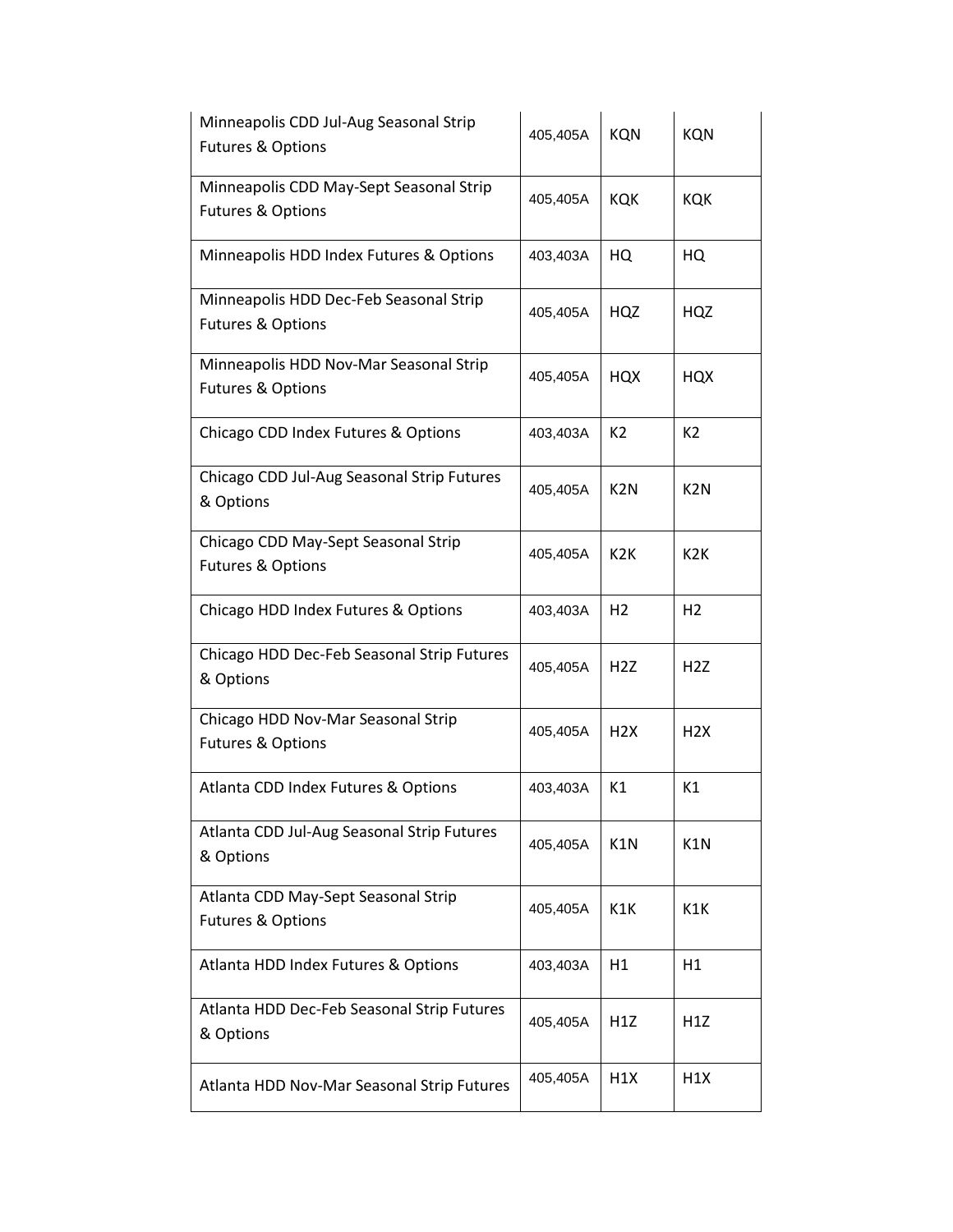| & Options                                 |          |                  |                  |
|-------------------------------------------|----------|------------------|------------------|
| Cincinnati CDD Index Futures & Options    | 403,403A | K <sub>3</sub>   | K3               |
| Cincinnati CDD Jul-Aug Seasonal Strip     | 405,405A | K <sub>3</sub> N | K <sub>3</sub> N |
| <b>Futures &amp; Options</b>              |          |                  |                  |
| Cincinnati CDD May-Sept Seasonal Strip    | 405,405A | K3K              | K3K              |
| <b>Futures &amp; Options</b>              |          |                  |                  |
| Cincinnati HDD Index Futures & Options    | 403,403A | H <sub>3</sub>   | H3               |
| Cincinnati HDD Dec-Feb Seasonal Strip     | 405,405A | H <sub>3</sub> Z | H <sub>3</sub> Z |
| <b>Futures &amp; Options</b>              |          |                  |                  |
| Cincinnati HDD Nov-Mar Seasonal Strip     | 405,405A | H <sub>3</sub> X | H <sub>3X</sub>  |
| <b>Futures &amp; Options</b>              |          |                  |                  |
| London HDD Index Futures & Options        | 406,406A | D <sub>0</sub>   | D0               |
| London HDD Dec-Feb Seasonal Strip Futures | 407,407A | D <sub>0</sub> Z | D <sub>0</sub> Z |
| & Options                                 |          |                  |                  |
| London HDD Nov-Mar Seasonal Strip Futures | 407,407A | D <sub>0</sub> X | D <sub>0</sub> X |
| & Options                                 |          |                  |                  |
| London CDD Index Futures & Options        | 408,408A | G <sub>0</sub>   | G <sub>0</sub>   |
| London CDD Jul-Aug Seasonal Strip Futures | 409,409A | <b>GON</b>       | <b>GON</b>       |
| & Options                                 |          |                  |                  |
| London CDD May-Sept Seasonal Strip        | 409,409A | G0K              | GOK              |
| <b>Futures &amp; Options</b>              |          |                  |                  |
| Sacramento HDD Index Futures & Options    | 403,403A | <b>HS</b>        | HS               |
| Sacramento HDD Dec-Feb Seasonal Strip     | 405,405A | <b>HSZ</b>       | <b>HSZ</b>       |
| <b>Futures &amp; Options</b>              |          |                  |                  |
| Sacramento HDD Nov-Mar Seasonal Strip     | 405,405A | <b>HSX</b>       | <b>HSX</b>       |
| <b>Futures &amp; Options</b>              |          |                  |                  |
| Sacramento CDD Index Futures & Options    | 403,403A | KS               | ΚS               |
|                                           |          |                  |                  |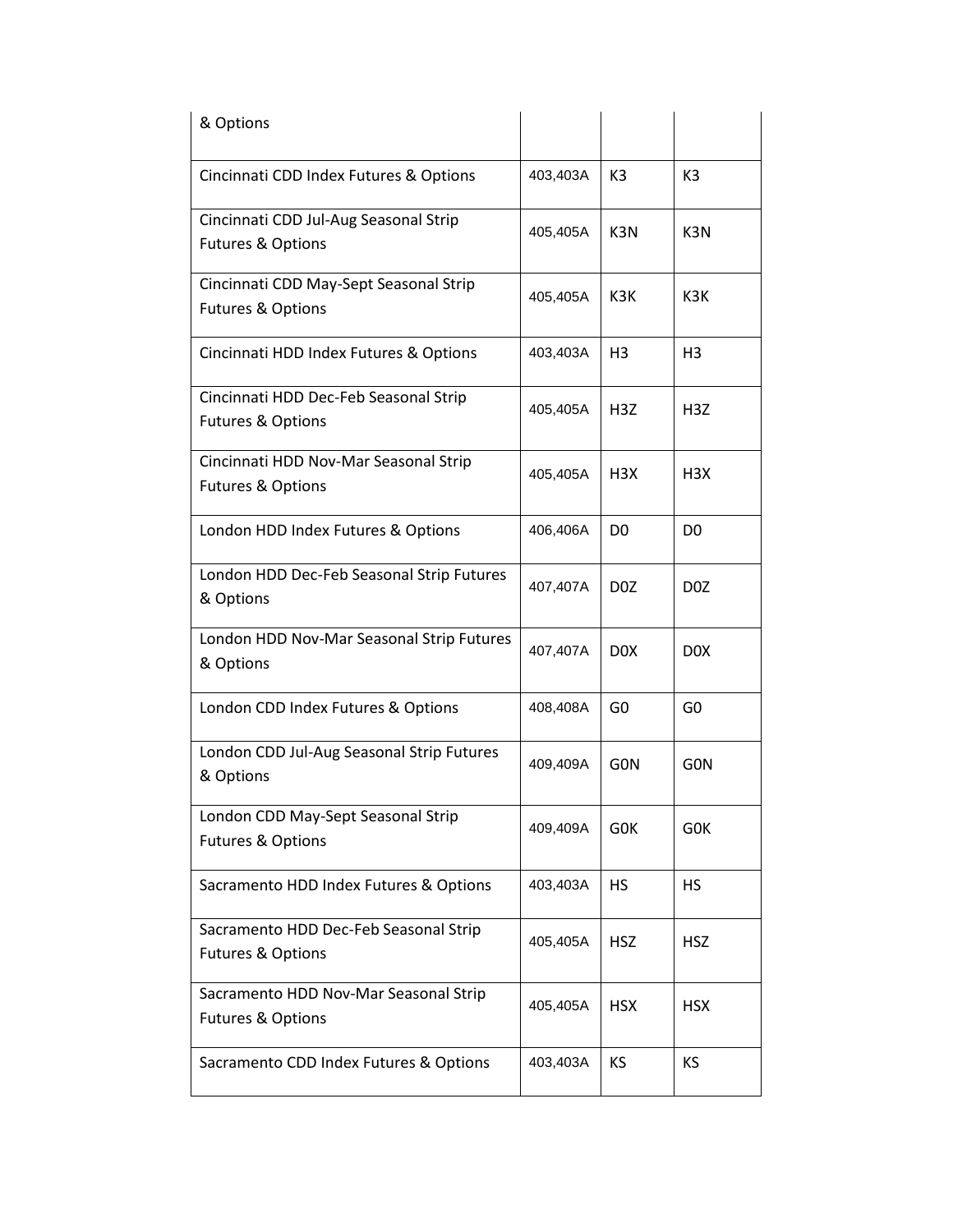| Sacramento CDD Jul-Aug Seasonal Strip<br><b>Futures &amp; Options</b>  | 405,405A | <b>KSN</b>       | <b>KSN</b>       |
|------------------------------------------------------------------------|----------|------------------|------------------|
| Sacramento CDD May-Sept Seasonal Strip<br><b>Futures &amp; Options</b> | 405,405A | <b>KSK</b>       | <b>KSK</b>       |
| Amsterdam HDD Index Futures & Options                                  | 406,406A | D <sub>2</sub>   | D <sub>2</sub>   |
| Amsterdam HDD Dec-Feb Seasonal Strip<br><b>Futures &amp; Options</b>   | 407,407A | D <sub>2</sub> Z | D <sub>2</sub> Z |
| Amsterdam HDD Nov-Mar Seasonal Strip<br><b>Futures &amp; Options</b>   | 407,407A | D <sub>2</sub> X | D <sub>2</sub> X |
| Amsterdam CDD Index Futures & Options                                  | 408,408A | G <sub>2</sub>   | G2               |
| Amsterdam CDD Jul-Aug Seasonal Strip<br><b>Futures &amp; Options</b>   | 409,409A | G <sub>2N</sub>  | G <sub>2N</sub>  |
| Amsterdam CDD May-Sept Seasonal Strip<br><b>Futures &amp; Options</b>  | 409,409A | G2K              | G <sub>2</sub> K |

## **Appendix A**

## **Exchange Fees**

|                                                                               | <b>CLEARING</b><br>Fut&Opt | <b>CME CLEARPORT</b><br>Fut&Opt | <b>EFP/EFR/BLOCK</b><br><b>SURCHARGE</b><br>Fut&Opt |
|-------------------------------------------------------------------------------|----------------------------|---------------------------------|-----------------------------------------------------|
| Individual Equity Members/Clearing Members/Rule 106.J Equity<br>Member Firms/ |                            |                                 |                                                     |
| Rule 106.I Members/Rule 106.S Member Approved Funds                           | \$0.02                     | \$0.13                          | \$0.44                                              |
| Rule 106.D Lessees / Rule 106.F Employees                                     | \$0.07                     | \$0.13                          | \$0.44                                              |
| Rule 106.R Electronic Corporate Member                                        | \$0.34                     | \$0.10                          | \$0.44                                              |
| Rule 106.H and 106.N Firms                                                    | \$0.12                     | \$0.13                          | \$0.44                                              |
| International Incentive Program (IIP) Participants                            |                            |                                 |                                                     |
| International Volume Incentive Program (IVIP) Participants                    | \$0.12                     | \$0.13                          | \$0.44                                              |
| Central Bank Incentive Program (CBIP) Participants                            |                            |                                 |                                                     |
| Emerging Markets Bank Incentive Program (EMBIP) Participants                  |                            |                                 |                                                     |
| Latin American Fund Manager Incentive Program (FMIP)                          |                            |                                 |                                                     |
| Participants                                                                  |                            |                                 |                                                     |
| Latin American Proprietary Trading Incentive Program (LAPTIP)                 |                            |                                 |                                                     |
| Participants                                                                  | \$0.12                     | \$0.13                          | \$0.44                                              |
| Latin American Commercial Incentive Program (LACIP)                           | \$0.16                     | \$0.38                          | \$0.44                                              |